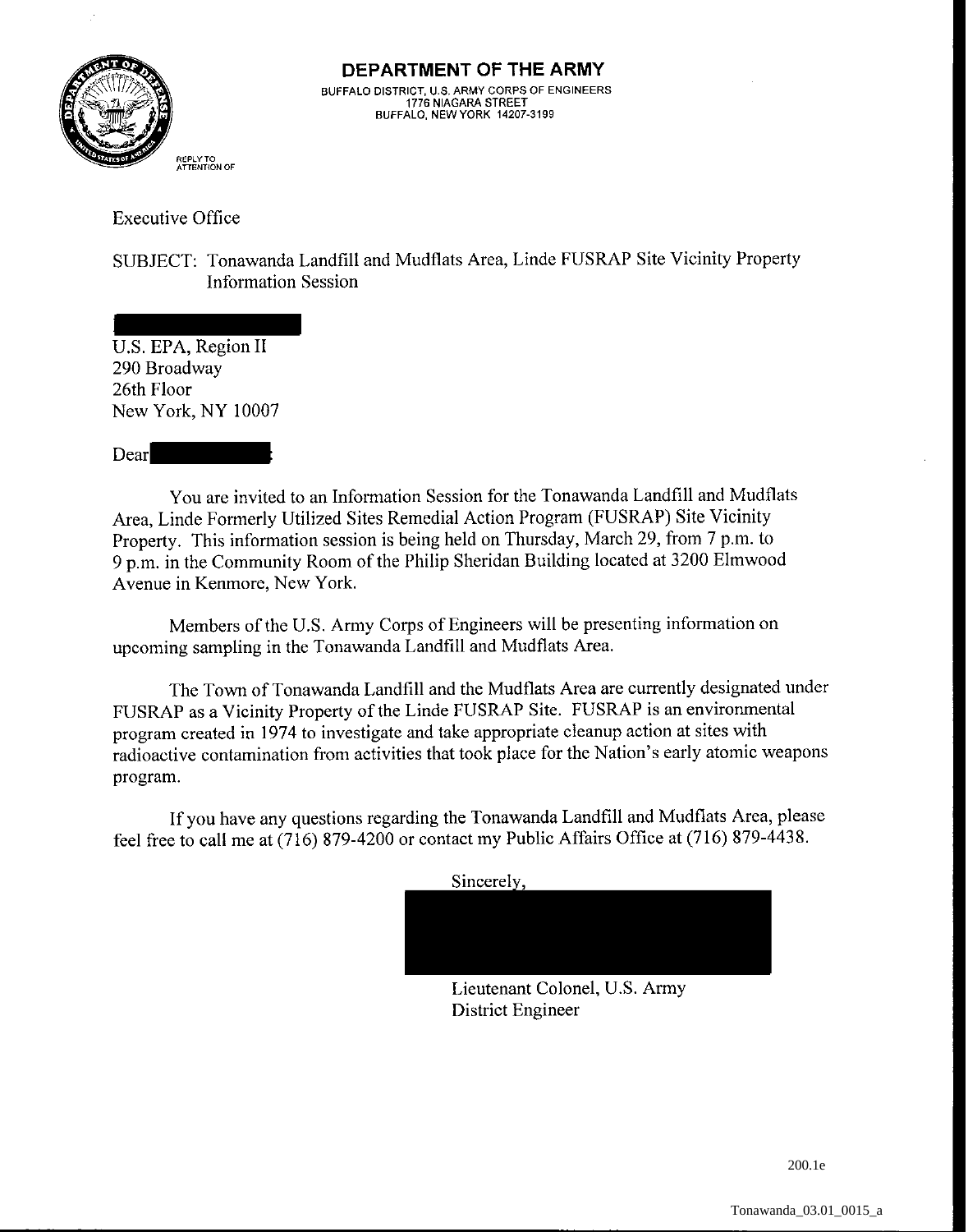

Executive Office

SUBJECT: Tonawanda Landfill and Mudflats Area, Linde FUSRAP Site Vicinity Property Information Session

New York State Dept. of Environmental Conservation 270 Michigan Avenue Buffalo, NY 14203

Dear

You are invited to an Information Session for the Tonawanda Landfill and Mudflats Area, Linde Formerly Utilized Sites Remedial Action Program (FUSRAP) Site Vicinity Property. This information session is being held on Thursday, March 29, from 7 p.m. to 9 p.m. in the Community Room of the Philip Sheridan Building located at 3200 Elmwood Avenue in Kenmore, New York.

Members of the U.S. Army Corps of Engineers will be presenting information on upcoming sampling in the Tonawanda Landfill and Mudflats Area.

The Town of Tonawanda Landfill and the Mudflats Area are currently designated under FUSRAP as a Vicinity Property of the Linde FUSRAP Site. FUSRAP is an environmental program created in 1974 to investigate and take appropriate cleanup action at sites with radioactive contamination from activities that took place for the Nation's early atomic weapons program.

If you have any questions regarding the Tonawanda Landfill and Mudflats Area, please feel free to call me at (716) 879-4200 or contact my Public Affairs Office at (716) 879-4438.

Sincerely,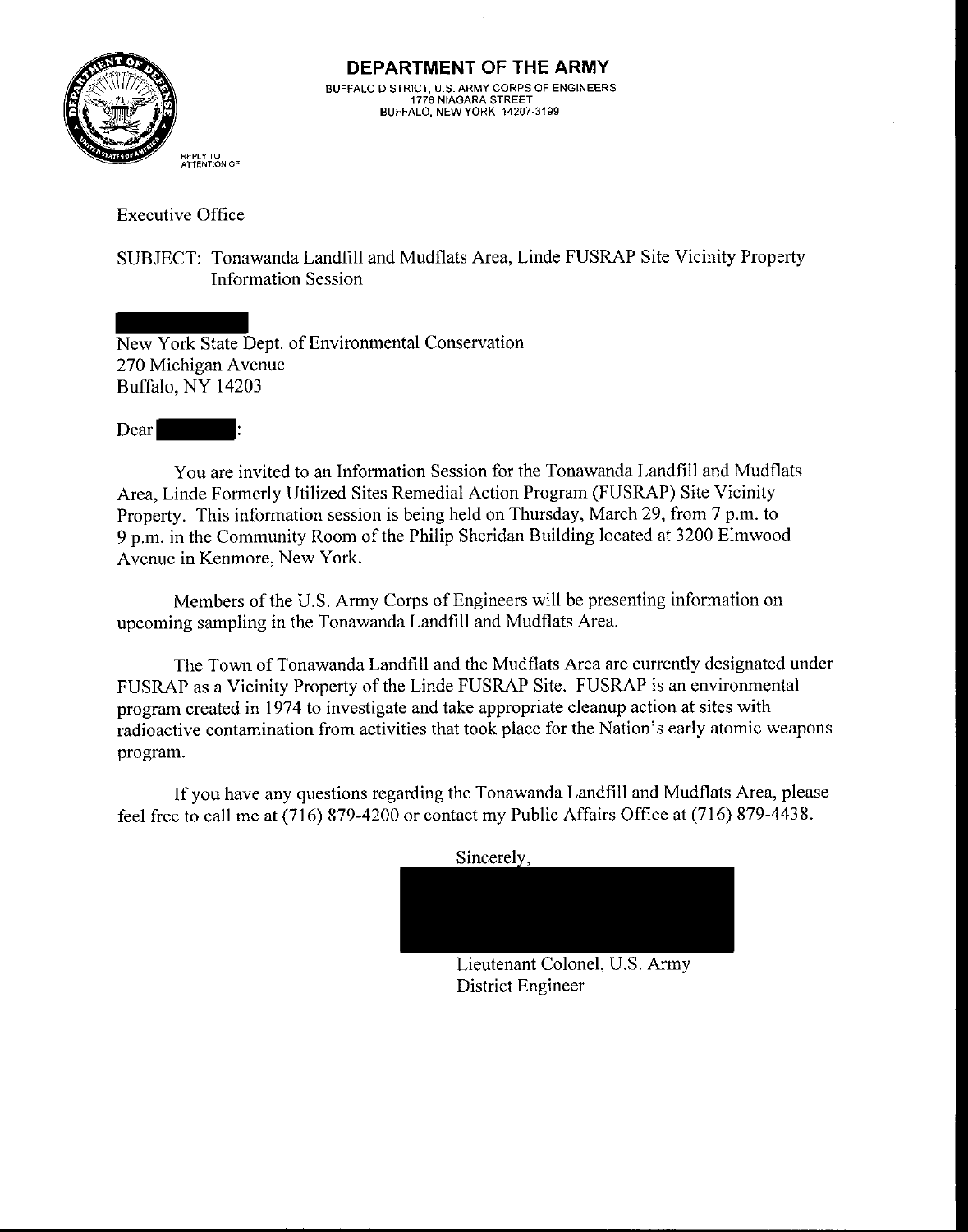

Executive Office

SUBJECT: Tonawanda Landfill and Mudflats Area, Linde FUSRAP Site Vicinity Property Information Session

Chief, Bureau of Rad & Hazardous Site Mgmt. New York State Dept. of Environmental Conservation 50 Wolf Road Albany, NY 12233

Dear :

You are invited to an Information Session for the Tonawanda Landfill and Mudflats Area, Linde Formerly Utilized Sites Remedial Action Program (FUSRAP) Site Vicinity Property. This information session is being held on Thursday, March 29, from 7 p.m. to 9 p.m. in the Community Room of the Philip Sheridan Building located at 3200 Elmwood Avenue in Kenmore, New York.

Members of the U.S. Army Corps of Engineers will be presenting information on upcoming sampling in the Tonawanda Landfill and Mudflats Area.

The Town of Tonawanda Landfill and the Mudflats Area are currently designated under FUSRAP as a Vicinity Property of the Linde FUSRAP Site. FUSRAP is an environmental program created in 1974 to investigate and take appropriate cleanup action at sites with radioactive contamination from activities that took place for the Nation's early atomic weapons program.

If you have any questions regarding the Tonawanda Landfill and Mudflats Area, please feel free to call me at (716) 879-4200 or contact my Public Affairs Office at (716) 879-4438.

Sincerely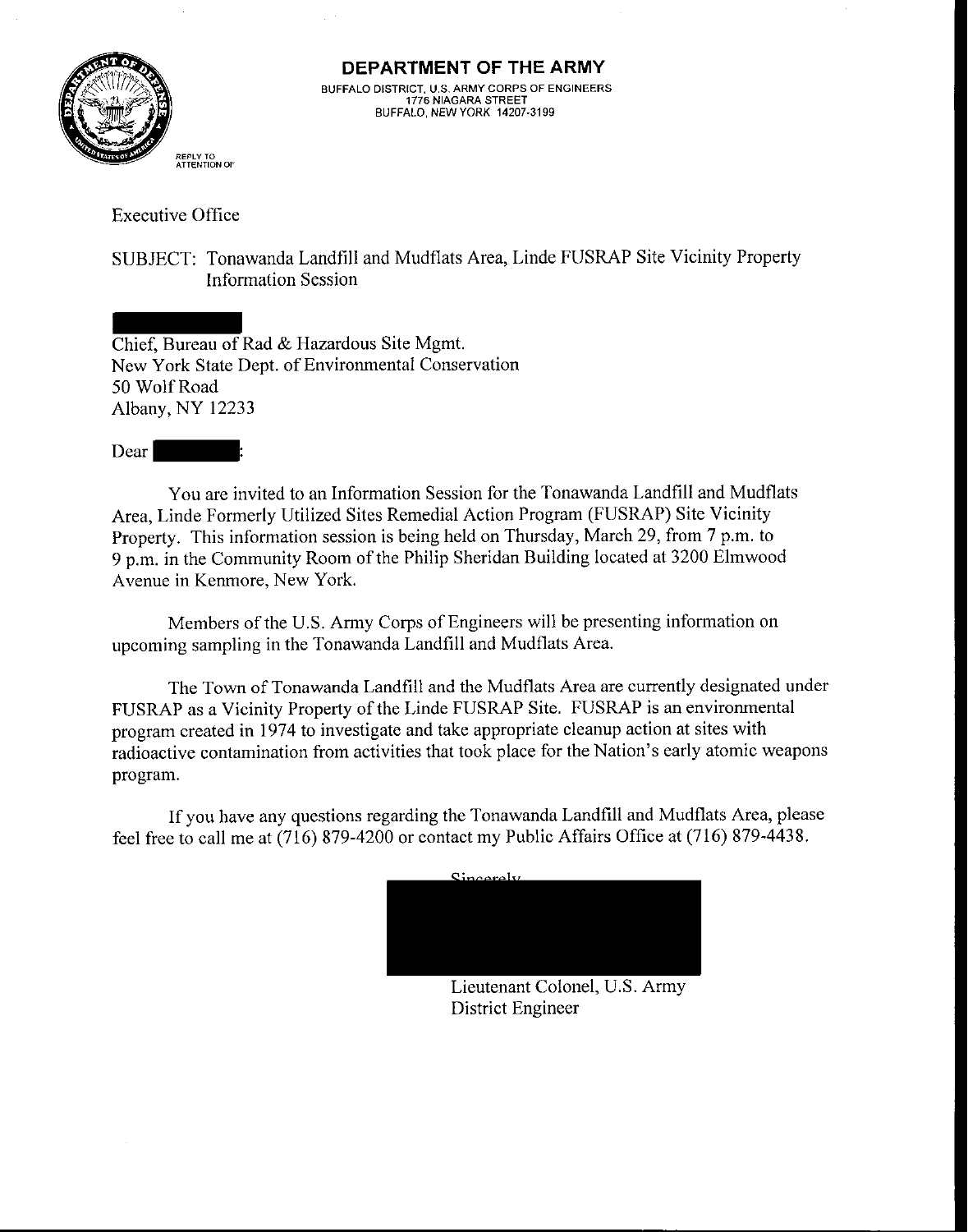

Executive Office

SUBJECT: Tonawanda Landfill and Mudflats Area, Linde FUSRAP Site Vicinity Property Information Session

Director, Div. of  $\overline{\text{Solid}} \&$  Hazardous Materials New York State Dept. of Environmental Conservation 50 Wolf Road Albany, NY 12233

Dear 1

You are invited to an Information Session for the Tonawanda Landfill and Mudflats Area, Linde Formerly Utilized Sites Remedial Action Program (FUSRAP) Site Vicinity Property. This information session is being held on Thursday, March 29, from 7 p.m. to 9 p.m. in the Community Room of the Philip Sheridan Building located at 3200 Elmwood Avenue in Kenmore, New York.

Members of the U.S. Army Corps of Engineers will be presenting information on upcoming sampling in the Tonawanda Landfill and Mudflats Area.

The Town of Tonawanda Landfill and the Mudflats Area are currently designated under FUSRAP as a Vicinity Property of the Linde FUSRAP Site. FUSRAP is an environmental program created in 1974 to investigate and take appropriate cleanup action at sites with radioactive contamination from activities that took place for the Nation's early atomic weapons program.

If you have any questions regarding the Tonawanda Landfill and Mudflats Area, please feel free to call me at (716) 879-4200 or contact my Public Affairs Office at (716) 879-4438.

Sincerely,

Lieutenant Colonel, U.S. Army District Engineer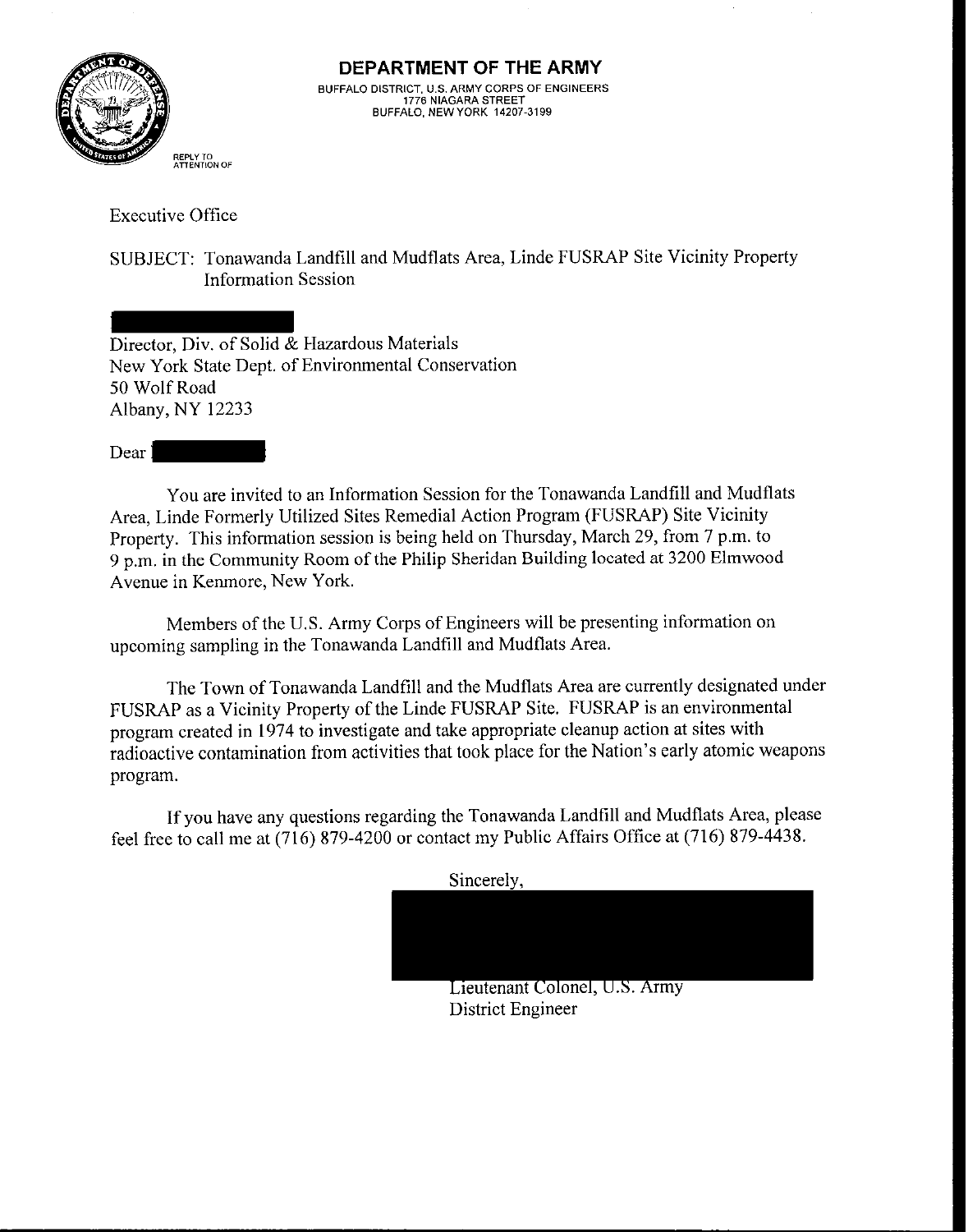

Executive Office

SUBJECT: Tonawanda Landfill and Mudflats Area, Linde FUSRAP Site Vicinity Property Information Session

Bureau of Env. Rad. Protection New York State Dept, of Health 217 Salina Syracuse, NY 13202

Dear

You are invited to an Information Session for the Tonawanda Landfill and Mudflats Area, Linde Formerly Utilized Sites Remedial Action Program (FUSRAP) Site Vicinity Property. This information session is being held on Thursday, March 29, from 7 p.m. to 9 p.m. in the Community Room of the Philip Sheridan Building located at 3200 Elmwood Avenue in Kenmore, New York.

Members of the U.S. Army Corps of Engineers will be presenting information on upcoming sampling in the Tonawanda Landfill and Mudflats Area.

The Town of Tonawanda Landfill and the Mudflats Area are currently designated under FUSRAP as a Vicinity Property of the Linde FUSRAP Site. FUSRAP is an environmental program created in 1974 to investigate and take appropriate cleanup action at sites with radioactive contamination from activities that took place for the Nation's early atomic weapons program.

If you have any questions regarding the Tonawanda Landfill and Mudflats Area, please feel free to call me at (716) 879-4200 or contact my Public Affairs Office at (716) 879-4438.

Lieutenant Colonel, U.S. Army District Engineer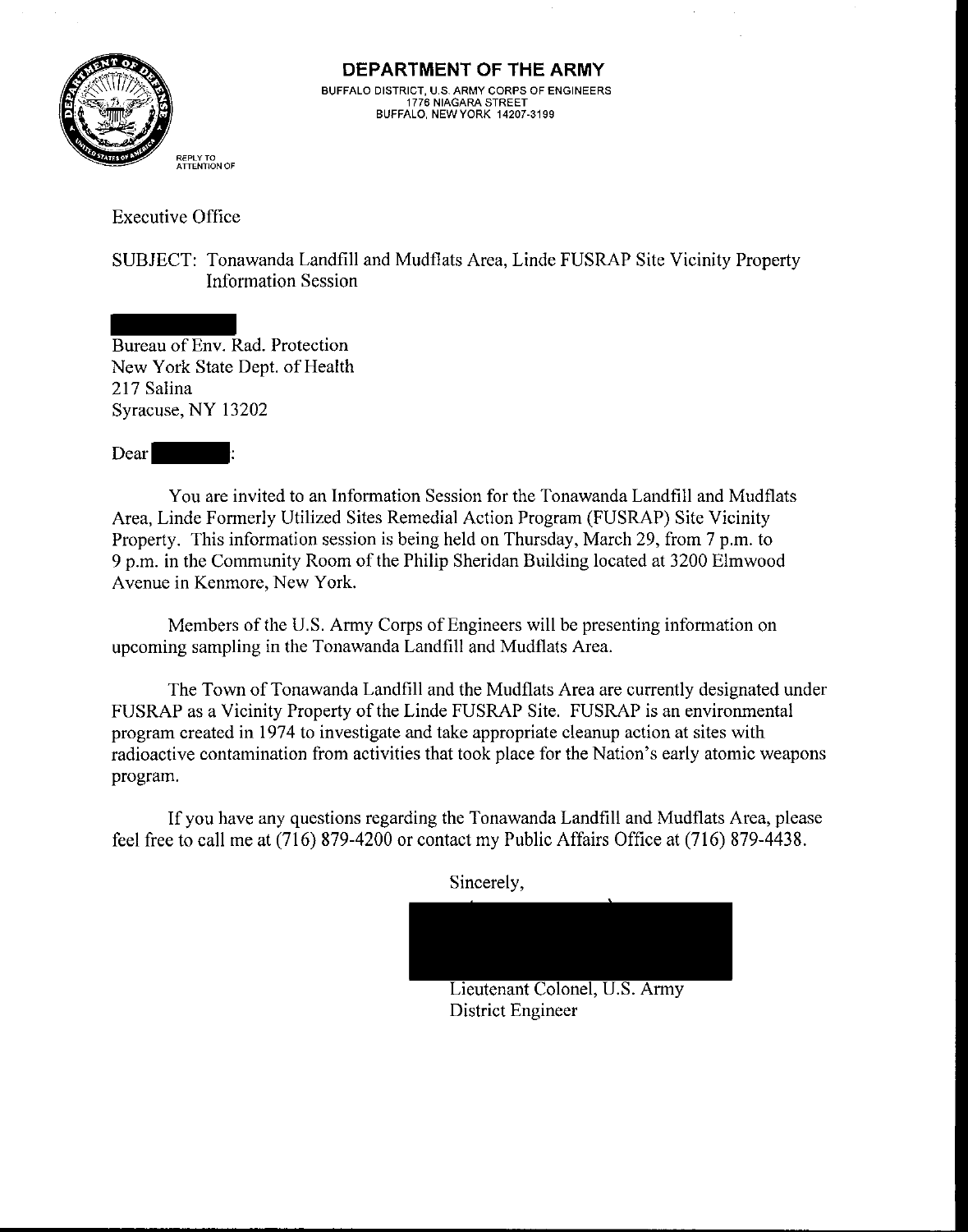

Executive Office

SUBJECT: Tonawanda Landfill and Mudflats Area, Linde FUSRAP Site Vicinity Property Information Session

U.S. EPA, Region I1 290 Broadway 28th Floor New York, NY 10007

Dear  $\overline{a}$ 

You are invited to an Information Session for the Tonawanda Landfill and Mudflats Area, Linde Formerly Utilized Sites Remedial Action Program (FUSRAP) Site Vicinity Property. This information session is being held on Thursday, March 29, from 7 p.m. to 9 p.m. in the Community Room of the Philip Sheridan Building located at 3200 Elmwood Avenue in Kenmore, New York.

Members of the U.S. Army Corps of Engineers will be presenting information on upcoming sampling in the Tonawanda Landfill and Mudflats Area.

The Town of Tonawanda Landfill and the Mudflats Area are currently designated under FUSRAP as a Vicinity Property of the Linde FUSRAP Site. FUSRAP is an environmental program created in 1974 to investigate and take appropriate cleanup action at sites with radioactive contamination from activities that took place for the Nation's early atomic weapons program.

If you have any questions regarding the Tonawanda Landfill and Mudflats Area, please feel free to call me at (716) 879-4200 or contact my Public Affairs Office at (716) 879-4438.

Lieutenant Colonel, U.S. Army District Engineer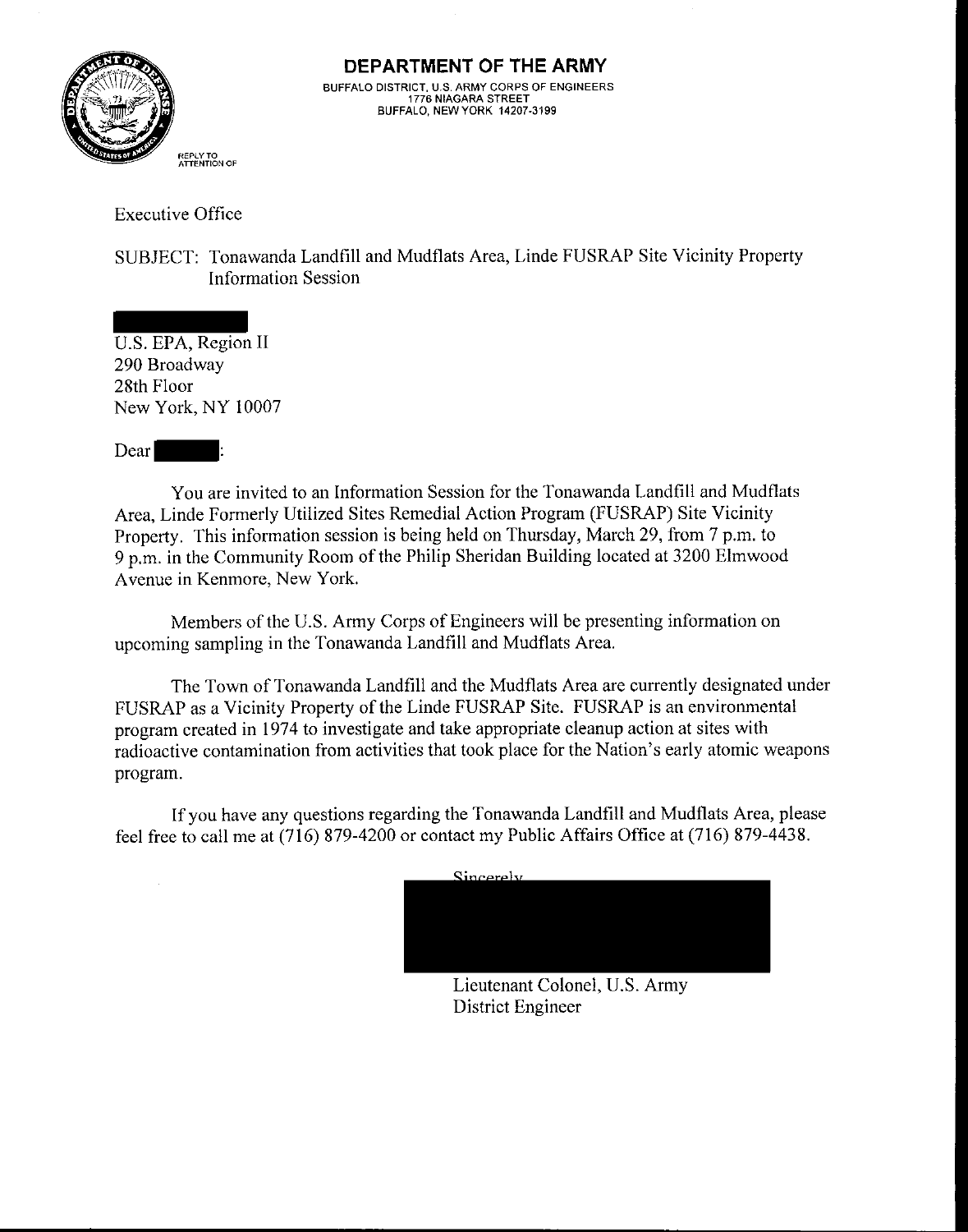

Executive Office

SUBJECT: Tonawanda Landfill and Mudflats Area, Linde FUSRAP Site Vicinity Property Information Session

USEPA, Federal Facilities Sect 290 Broadway New York, NY 100071866

Dear

You are invited to an Information Session for the Tonawanda Landfill and Mudflats Area, Linde Formerly Utilized Sites Remedial Action Program (FUSRAP) Site Vicinity Property. This information session is being held on Thursday, March 29, from 7 p.m. to 9 p.m. in the Community Room of the Philip Sheridan Building located at 3200 Elmwood Avenue in Kenmore, New York.

Members of the U.S. Army Corps of Engineers will be presenting information on upcoming sampling in the Tonawanda Landfill and Mudflats Area.

The Town of Tonawanda Landfill and the Mudflats Area are currently designated under FUSRAP as a Vicinity Property of the Linde FUSRAP Site. FUSRAP is an environmental program created in 1974 to investigate and take appropriate cleanup action at sites with radioactive contamination from activities that took place for the Nation's early atomic weapons program.

If you have any questions regarding the Tonawanda Landfill and Mudflats Area, please feel free to call me at (716) 879-4200 or contact my Public Affairs Office at (716) 879-4438.

Sincerely,

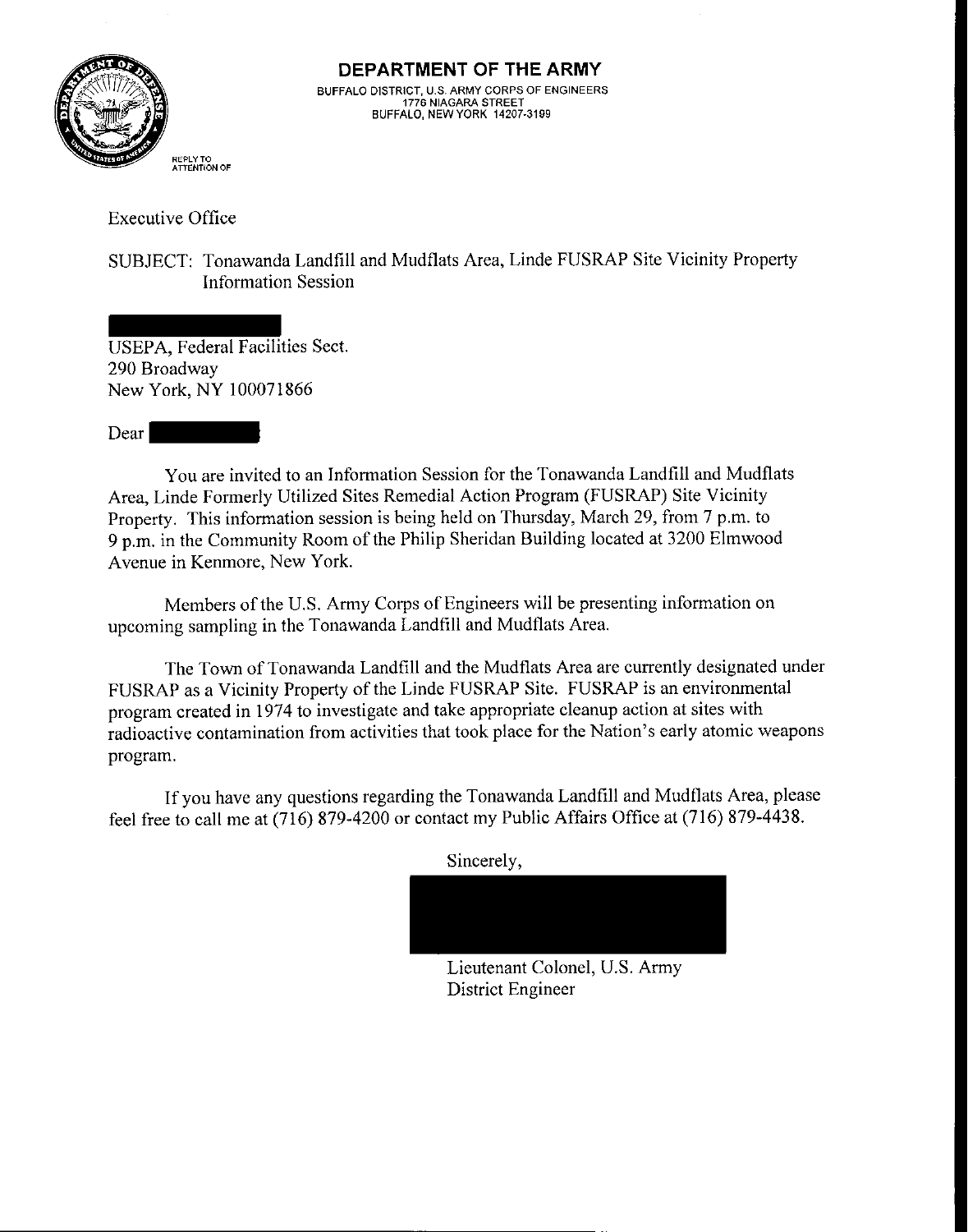

Executive Office

SUBJECT: Tonawanda Landfill and Mudflats Area, Linde FUSRAP Site Vicinity Property Information Session

New York State Dept. of Env. Conservation 270 Michigan Avenue Buffalo, NY 14203

Dear

You are invited to an Information Session for the Tonawanda Landfill and Mudflats Area, Linde Formerly Utilized Sites Remedial Action Program (FUSRAP) Site Vicinity Property. This information session is being held on Thursday, March 29, from 7 p.m. to 9 p.m. in the Community Room of the Philip Sheridan Building located at 3200 Elmwood Avenue in Kenmore, New York.

Members of the U.S. Army Corps of Engineers will be presenting information on upcoming sampling in the Tonawanda Landfill and Mudflats Area.

The Town of Tonawanda Landfill and the Mudflats Area are currently designated under FUSRAP as a Vicinity Property of the Linde FUSRAP Site. FUSRAP is an environmental program created in 1974 to investigate and take appropriate cleanup action at sites with radioactive contamination from activities that took place for the Nation's early atomic weapons program.

If you have any questions regarding the Tonawanda Landfill and Mudflats Area, please feel free to call me at (716) 879-4200 or contact my Public Affairs Office at (716) 879-4438.

Sincerely,

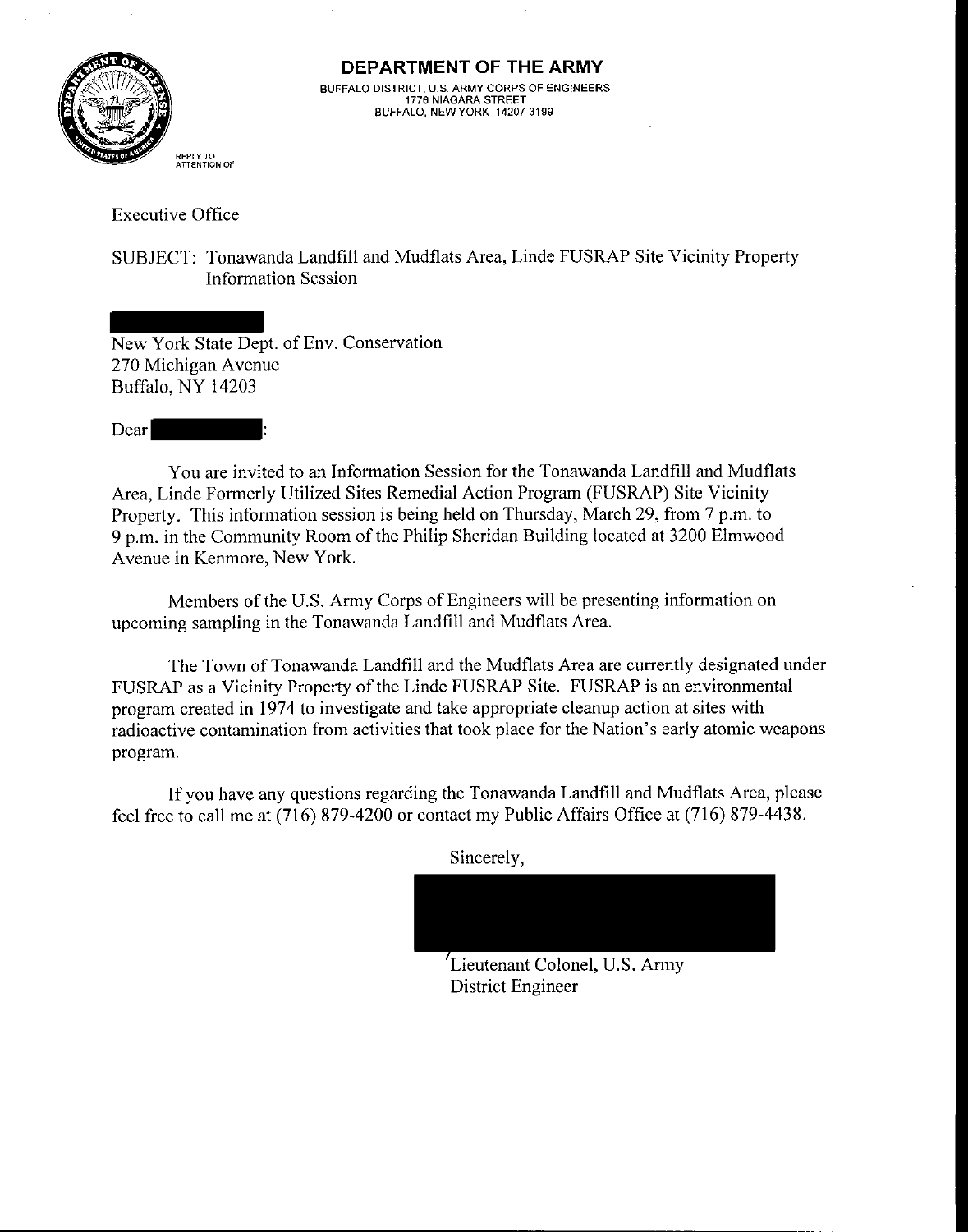

Executive Office

SUBJECT: Tonawanda Landfill and Mudflats Area, Linde FUSRAP Site Vicinity Property Information Session

USEPA Public Information Center 345 Third Street Suite 530 Niagara Falls, NY 14303

Dear

You are invited to an Information Session for the Tonawanda Landfill and Mudflats Area, Linde Formerly Utilized Sites Remedial Action Program (FUSRAP) Site Vicinity Property. This information session is being held on Thursday, March 29, from 7 p.m. to 9 p.m. in the Community Room of the Philip Sheridan Building located at 3200 Elmwood Avenue in Kenmore, New York.

Members of the U.S. Army Corps of Engineers will be presenting information on upcoming sampling in the Tonawanda Landfill and Mudflats Area.

The Town of Tonawanda Landfill and the Mudflats Area are currently designated under FUSRAP as a Vicinity Property of the Linde FUSRAP Site. FUSRAP is an environmental program created in 1974 to investigate and take appropriate cleanup action at sites with radioactive contamination from activities that took place for the Nation's early atomic weapons program.

If you have any questions regarding the Tonawanda Landfill and Mudflats Area, please feel free to call me at (716) 879-4200 or contact my Public Affairs Office at (716) 879-4438.

**<sup>I</sup>**Lieutenant Colonel, U.S. Army District Engineer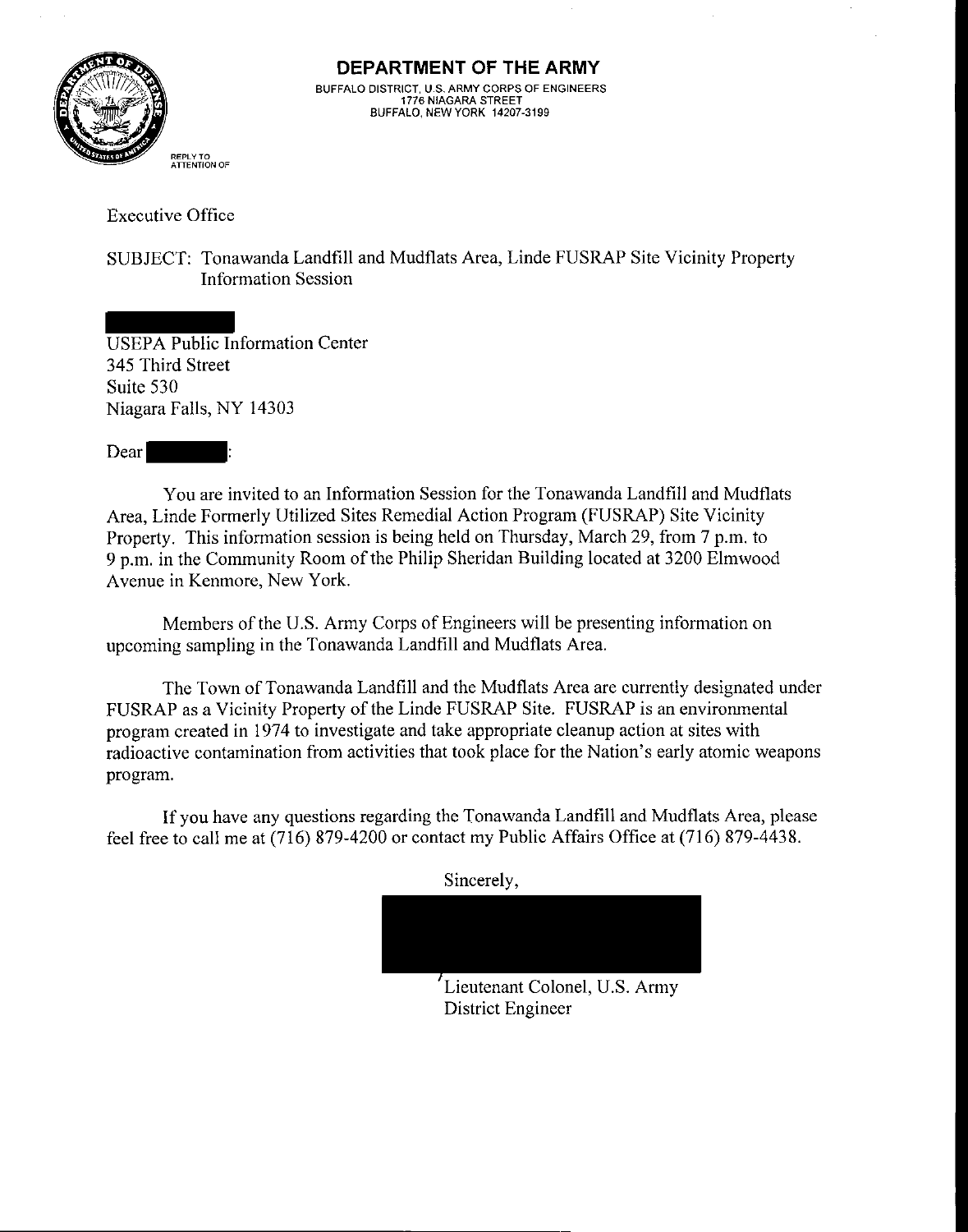

Executive Office

SUBJECT: Tonawanda Landfill and Mudflats Area, Liude FUSRAP Site Vicinity Property Information Session

New York State Dept. of Env. Conservation 270 Michigan Avenue Buffalo. NY 14203

Dear

You are invited to an Information Session for the Tonawanda Landfill and Mudflats Area, Linde Formerly Utilized Sites Remedial Action Program (FUSRAP) Site Vicinity Property. This information session is being held on Thursday, March 29, from 7 p.m. to 9 p.m. in the Community Room of the Philip Sheridan Building located at 3200 Elmwood Avenue in Kenmore, New York.

Members of the U.S. Army Corps of Engineers will be presenting information on upcoming sampling in the Tonawanda Landfill and Mudflats Area.

The Town of Tonawanda Landfill and the Mudflats Area are currently designated under FUSRAP as a Vicinity Property of the Linde FUSRAP Site. FUSRAP is an environmental program created in 1974 to investigate and take appropriate cleanup action at sites with radioactive contamination from activities that took place for the Nation's early atomic weapons program.

If you have any questions regarding the Tonawanda Landfill and Mudflats Area, please feel free to call me at (716) 879-4200 or contact my Public Affairs Office at (716) 879-4438.

Sincerely,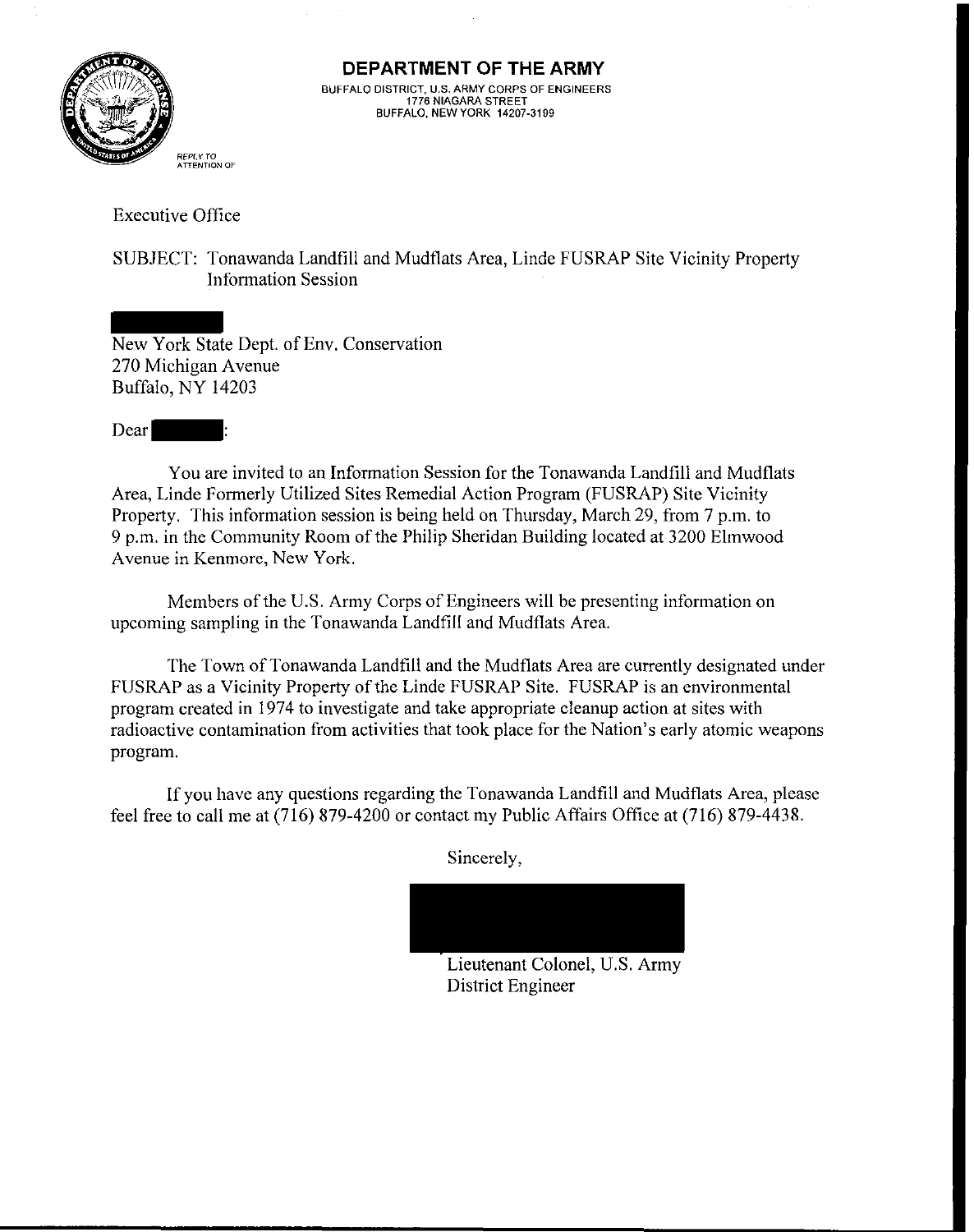

Executive Office

SUBJECT: Tonawanda Landfill and Mudflats Area, Linde FUSRAP Site Vicinity Property Information Session

Mr. New York State Dept. of Env. Conservation 270 Michigan Avenue Buffalo, NY 14203

Dear |

You are invited to an Information Session for the Tonawanda Landfill and Mudflats Area, Linde Formerly Utilized Sites Remedial Action Program (FUSRAP) Site Vicinity Property. This information session is being held on Thursday, March 29, from 7 p.m. to 9 p.m. in the Community Room of the Philip Sheridan Building located at 3200 Elmwood Avenue in Kenmore, New York.

Members of the U.S. Army Corps of Engineers will be presenting information on upcoming sampling in the Tonawanda Landfill and Mudflats Area.

The Town of Tonawanda Landfill and the Mudflats Area are currently designated under FUSRAP as a Vicinity Property of the Linde FUSRAP Site. FUSRAP is an environmental program created in 1974 to investigate and take appropriate cleanup action at sites with radioactive contamination from activities that took place for the Nation's early atomic weapons program.

If you have any questions regarding the Tonawanda Landfill and Mudflats Area, please feel free to call me at (716) 879-4200 or contact my Public Affairs Office at (716) 879-4438.

Sincerely,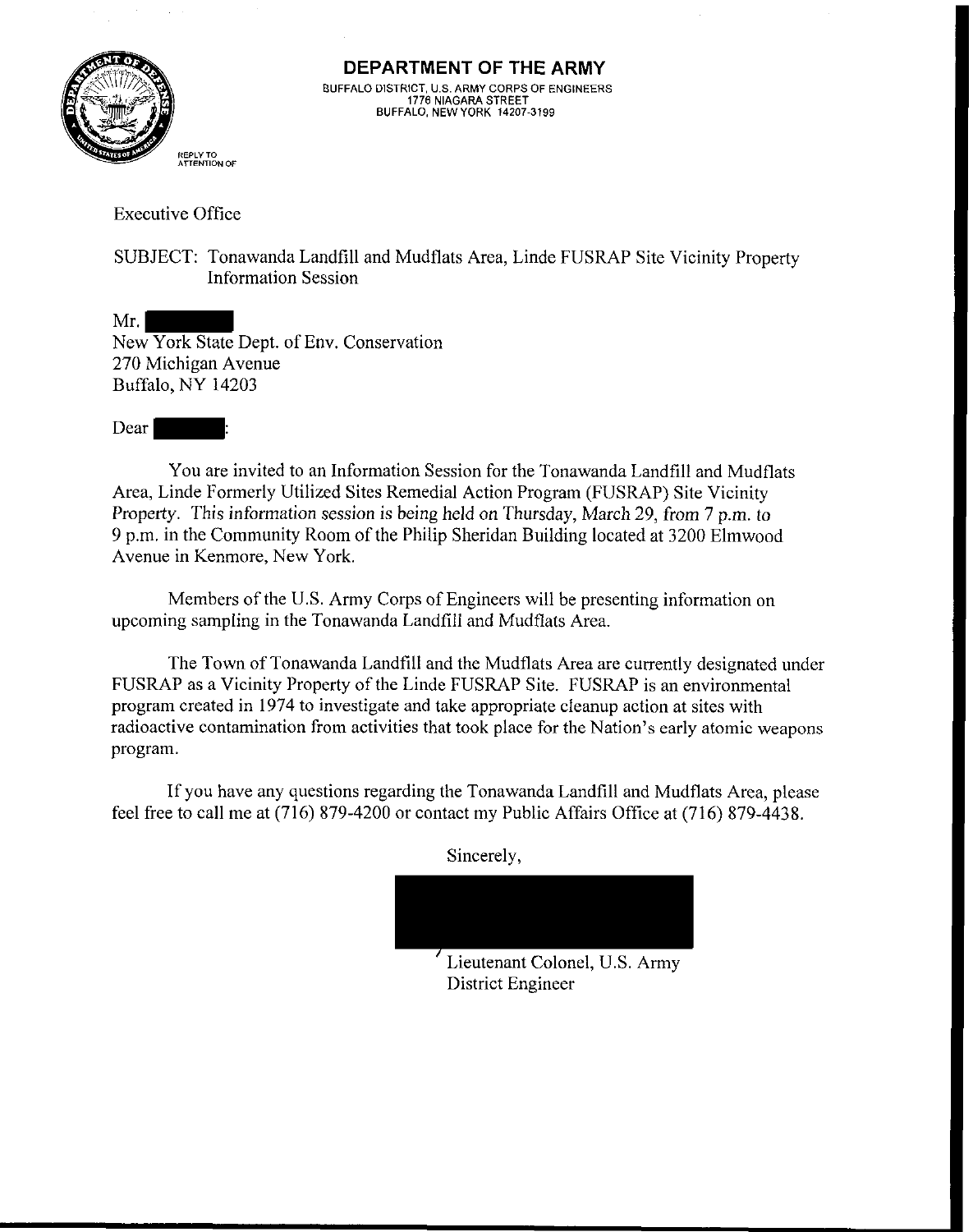

Executive Office

SUBJECT: Tonawanda Landfill and Mudflats Area, Linde FUSRAP Site Vicinity Property Information Session

Department of Health 547 River Street Room 530 Troy, NY 12180-2216

Dear

You are invited to an Information Session for the Tonawanda Landfill and Mudflats Area, Linde Formerly Utilized Sites Remedial Action Program (FUSRAP) Site Vicinity Property. This information session is being held on Thursday, March 29, from 7 p.m. to 9 p.m. in the Community Room of the Philip Sheridan Building located at 3200 Elmwood Avenue in Kenmore, New York.

Members of the U.S. Army Corps of Engineers will be presenting information on upcoming sampling in the Tonawanda Landfill and Mudflats Area.

The Town of Tonawanda Landfill and the Mudflats Area are currently designated under FUSRAP as a Vicinity Property of the Linde FUSRAP Site. FUSRAP is an environmental program created in 1974 to investigate and take appropriate cleanup action at sites with radioactive contamination from activities that took place for the Nation's early atomic weapons program.

If you have any questions regarding the Tonawanda Landfill and Mudflats Area, please feel free to call me at (716) 879-4200 or contact my Public Affairs Office at (716) 879-4438.

d&

Lieutenant Colonel, U.S. Amy District Engineer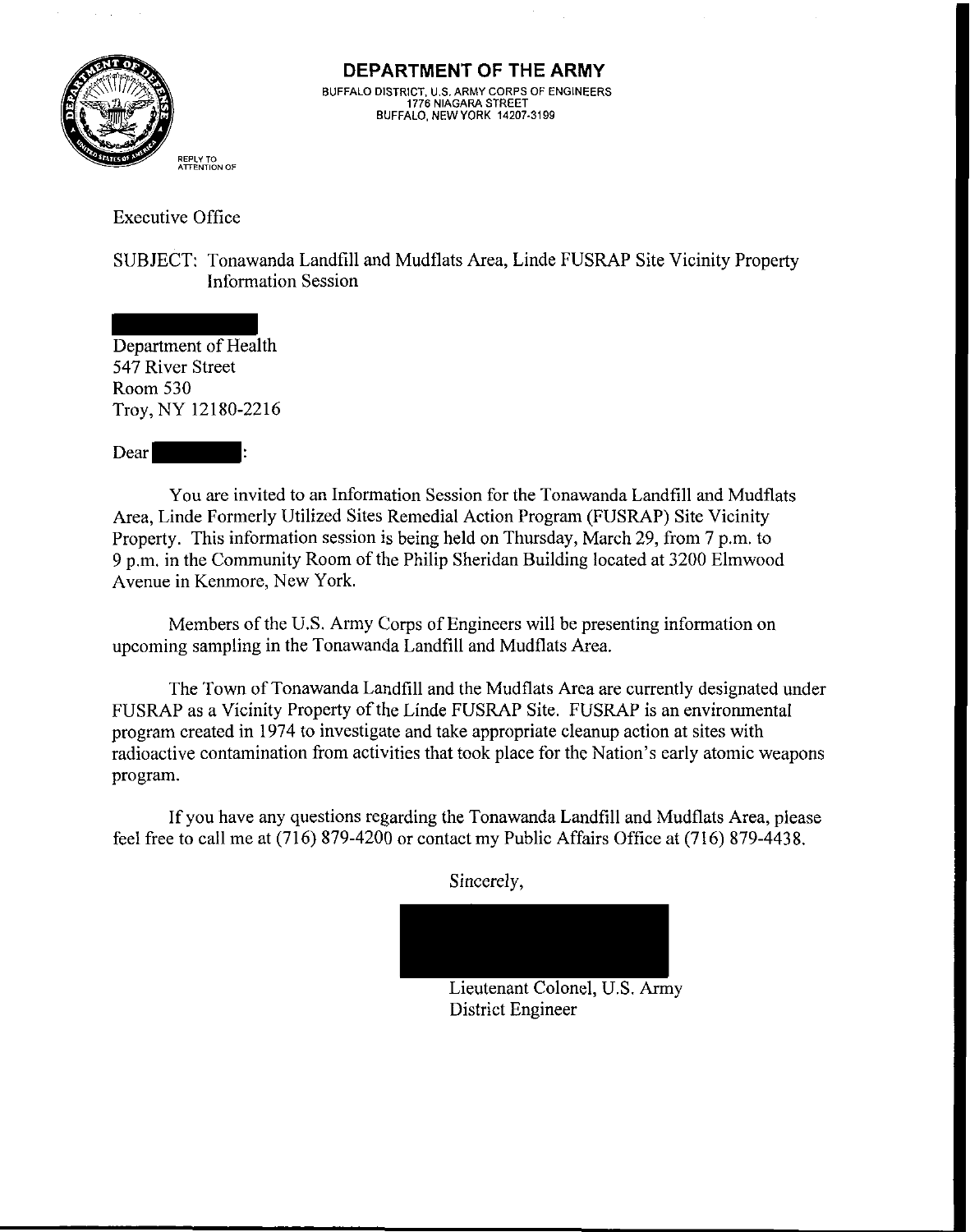

Executive Office

SUBJECT: Tonawanda Landfill and Mudflats Area, Linde FUSRAP Site Vicinity Property Information Session

Chief, Radiation Section Department of Health 547 River Street Room 530 Troy, NY 121802216

Dear 1

You are invited to an Information Session for the Tonawanda Landfill and Mudflats Area, Linde Formerly Utilized Sites Remedial Action Program (FUSRAP) Site Vicinity Property. This information session is being held on Thursday, March 29, from 7 p.m. to 9 p.m. in the Community Room of the Philip Sheridan Building located at 3200 Elmwood Avenue in Kenmore, New York.

Members of the U.S. Army Corps of Engineers will be presenting information on upcoming sampling in the Tonawanda Landfill and Mudflats Area.

The Town of Tonawanda Landfill and the Mudflats Area are currently designated under FUSRAP as a Vicinity Property of the Linde FUSRAP Site. FUSRAP is an environmental program created in 1974 to investigate and take appropriate cleanup action at sites with radioactive contamination from activities that took place for the Nation's early atomic weapons program.

If you have any questions regarding the Tonawanda Landfill and Mudflats Area, please feel free to call me at (716) 879-4200 or contact my Public Affairs Office at (716) 879-4438.

Lieutenant Colonel, U.S. Army District Engineer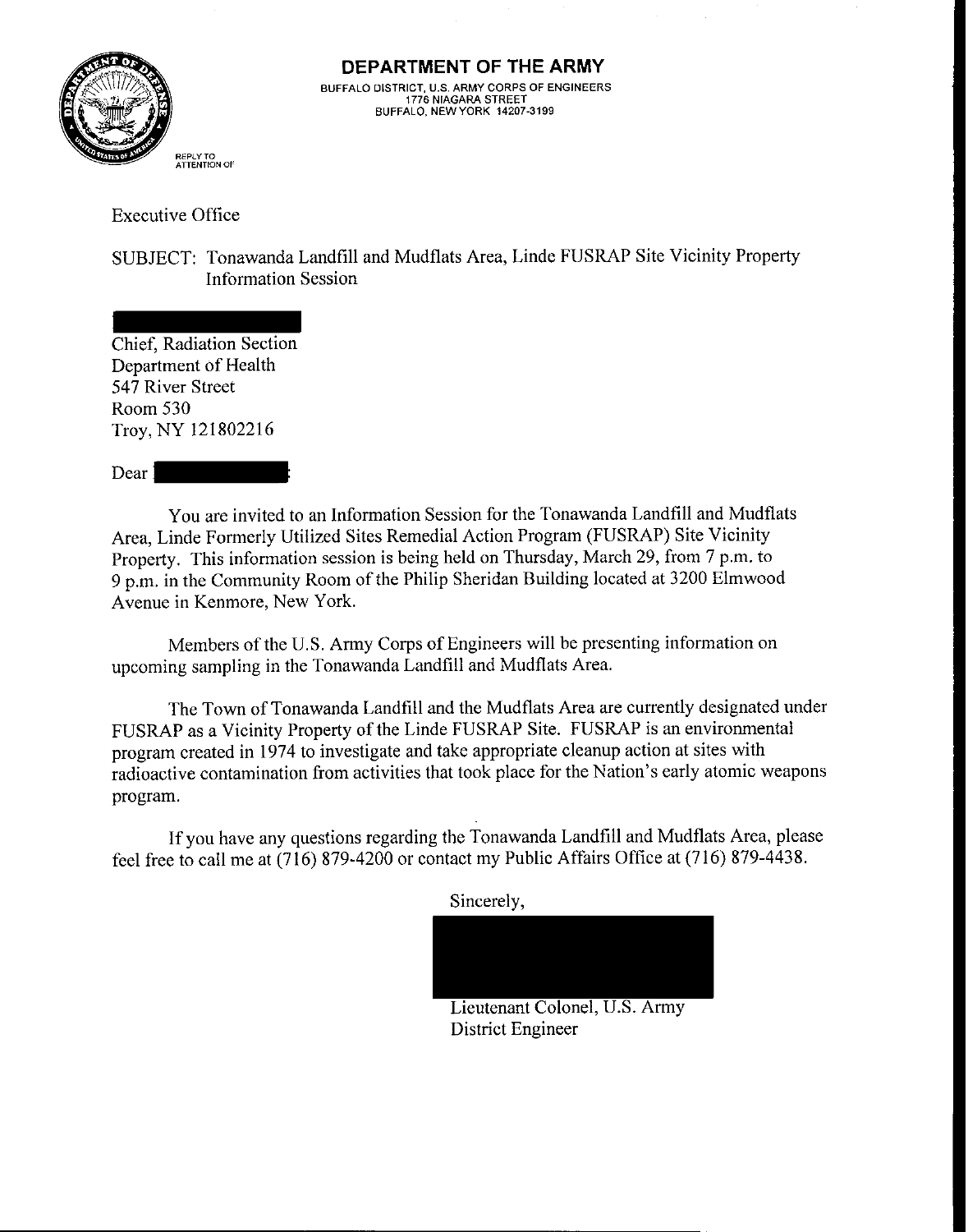

Executive Office

SUBJECT: Tonawanda Landfill and Mudflats Area, Linde FUSRAP Site Vicinity Property Information Session

Radiological Health Specialist New York State Department of Health Bureau of Env Rad Protection 584 Delaware Avenue Buffalo. NY 14202

Dear :

You are invited to an Information Session for the Tonawanda Landfill and Mudflats Area, Linde Formerly Utilized Sites Remedial Action Program (FUSRAP) Site Vicinity Property. This information session is being held on Thursday, March 29, from 7 p.m. to 9 p.m. in the Community Room of the Philip Sheridan Building located at 3200 Elmwood Avenue in Kenmore, New York.

Members of the U.S. Army Corps of Engineers will be presenting information on upcoming sampling in the Tonawanda Landfill and Mudflats Area.

The Town of Tonawanda Landfill and the Mudflats Area are currently designated under FUSRAP as a Vicinity Property of the Linde FUSRAP Site. FUSRAP is an environmental program created in 1974 to investigate and take appropriate cleanup action at sites with radioactive contamination from activities that took place for the Nation's early atomic weapons program.

If you have any questions regarding the Tonawanda Landfill and Mudflats Area, please feel free to call me at (716) 879-4200 or contact my Public Affairs Office at (716) 879-4438.

Sincerely,

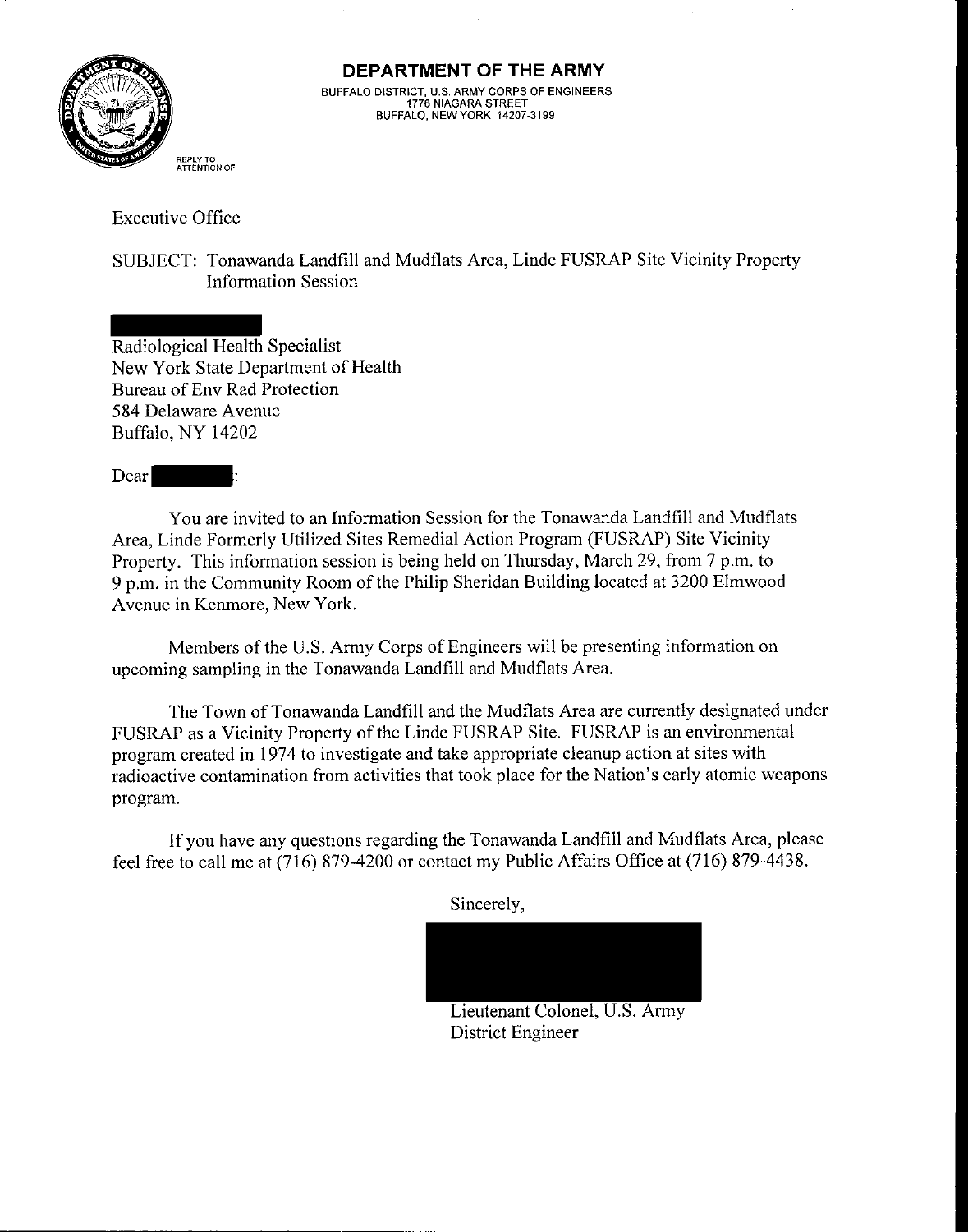

Executive Office

SUBJECT: Tonawanda Landfill and Mudflats Area, Linde FUSRAP Site Vicinity Property Information Session

New York State Dept. of Environmental Conservation 50 Wolf Road Albany, NY 12233

Dear

You are invited to an Information Session for the Tonawanda Landfill and Mudflats Area, Linde Formerly Utilized Sites Remedial Action Program (FUSRAP) Site Vicinity Property. This information session is being held on Thursday, March 29, from 7 p.m. to 9 p.m. in the Community Room of the Philip Sheridan Building located at 3200 Elmwood Avenue in Kenmore. New York.

Members of the U.S. Army Corps of Engineers will be presenting information on upcoming sampling in the Tonawanda Landfill and Mudflats Area.

The Town of Tonawanda Landfill and the Mudflats Area are currently designated under FUSRAP as a Vicinity Property of the Linde FUSRAP Site. FUSRAP is an environmental program created in 1974 to investigate and take appropriate cleanup action at sites with radioactive contamination from activities that took place for the Nation's early atomic weapons program.

If you have any questions regarding the Tonawanda Landfill and Mudflats Area, please feel free to call me at (716) 879-4200 or contact my Public Affairs Office at (716) 879-4438.

Sincerely,

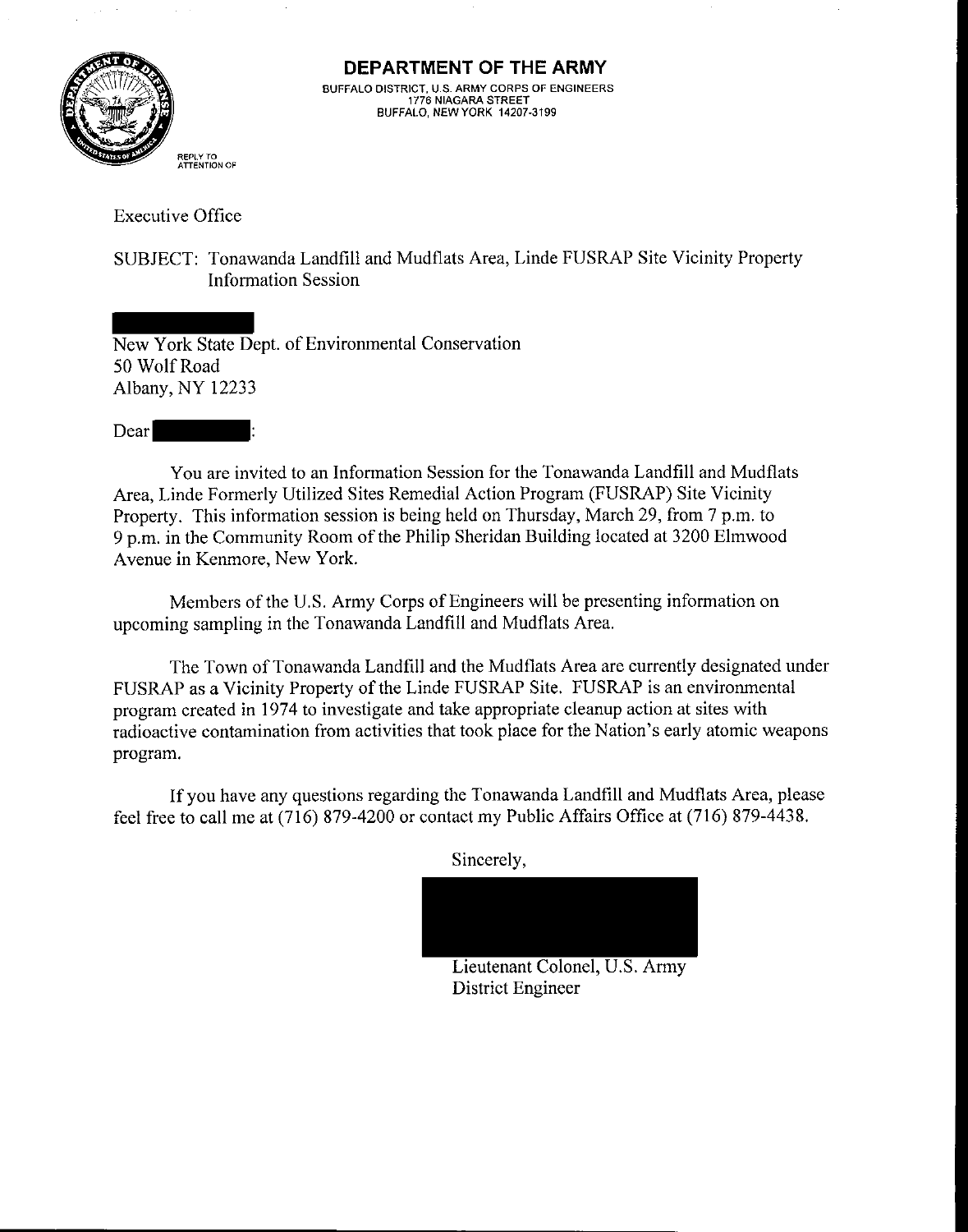

Executive Office

SUBJECT: Tonawanda Landfill and Mudflats Area, Linde FUSRAP Site Vicinity Property Information Session

Ms. New York State Dept. of Environmental Conservation 50 Wolf Road Albany, NY 12233

Dear

You are invited to an Information Session for the Tonawanda Landfill and Mudflats Area, Linde Formerly Utilized Sites Remedial Action Program (FUSRAP) Site Vicinity Property. This information session is being held on Thursday, March 29, from 7 p.m. to 9 p.m. in the Community Room of the Philip Sheridan Building located at 3200 Elmwood Avenue in Kenmore, New York.

Members of the U.S. Army Corps of Engineers will be presenting information on upcoming sampling in the Tonawanda Landfill and Mudflats Area.

The Town of Tonawanda Landfill and the Mudflats Area are currently designated under FUSRAP as a Vicinity Property of the Linde FUSRAP Site. FUSRAP is an environmental program created in 1974 to investigate and take appropriate cleanup action at sites with radioactive contamination from activities that took place for the Nation's early atomic weapons program.

If you have any questions regarding the Tonawanda Landfill and Mudflats Area, please feel free to call me at (716) 879-4200 or contact my Public Affairs Office at (716) 879-4438.

Lieutenant Colonel, U.S. Army District Engineer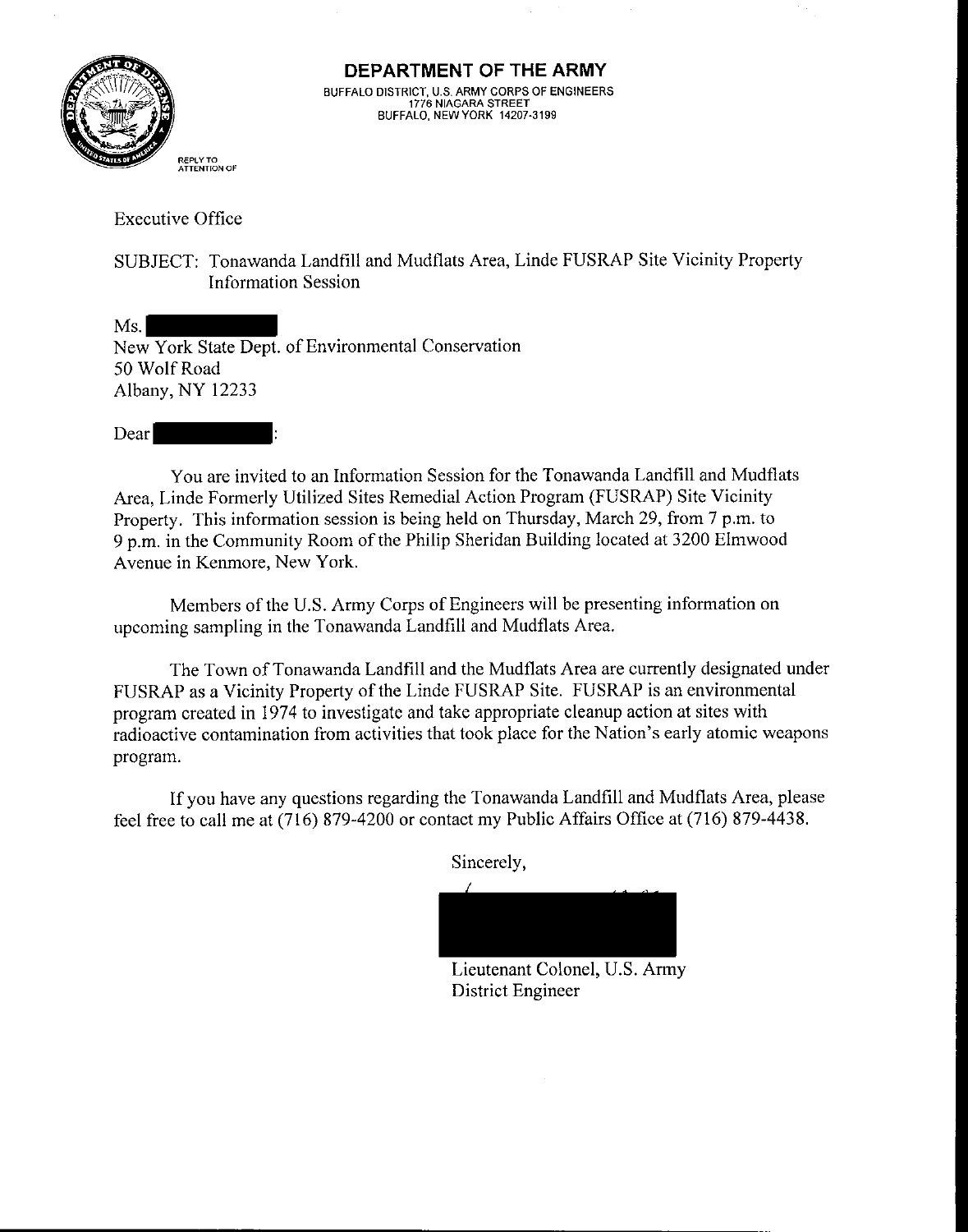

Executive Office

SUBJECT: Tonawanda Landfill and Mudflats Area, Linde FUSRAP Site Vicinity Property Information Session

Chief, Radiation & Indoor Air Branch U.S. EPA, Region I1 290 Broadway 28th Floor New York. NY 10007

Dear |

You are invited to an Information Session for the Tonawanda Landfill and Mudflats Area, Linde Formerly Utilized Sites Remedial Action Program (FUSRAP) Site Vicinity Property. This information session is being held on Thursday, March 29, from 7 p.m. to 9 p.m. in the Community Room of the Philip Sheridan Building located at 3200 Elmwood Avenue in Kenmore, New York.

Members of the U.S. Army Corps of Engineers will be presenting information on upcoming sampling in the Tonawanda Landfill and Mudflats Area.

The Town of Tonawanda Landfill and the Mudflats Area are currently designated under FUSRAP as a Vicinity Property of the Linde FUSRAP Site. FUSRAP is an environmental program created in 1974 to investigate and take appropriate cleanup action at sites with radioactive contamination from activities that took place for the Nation's early atomic weapons program.

If you have any questions regarding the Tonawanda Landfill and Mudflats Area, please feel free to call me at (716) 879-4200 or contact my Public Affairs Office at (716) 879-4438.



Lieutenant Colonel, U.S. Army District Engineer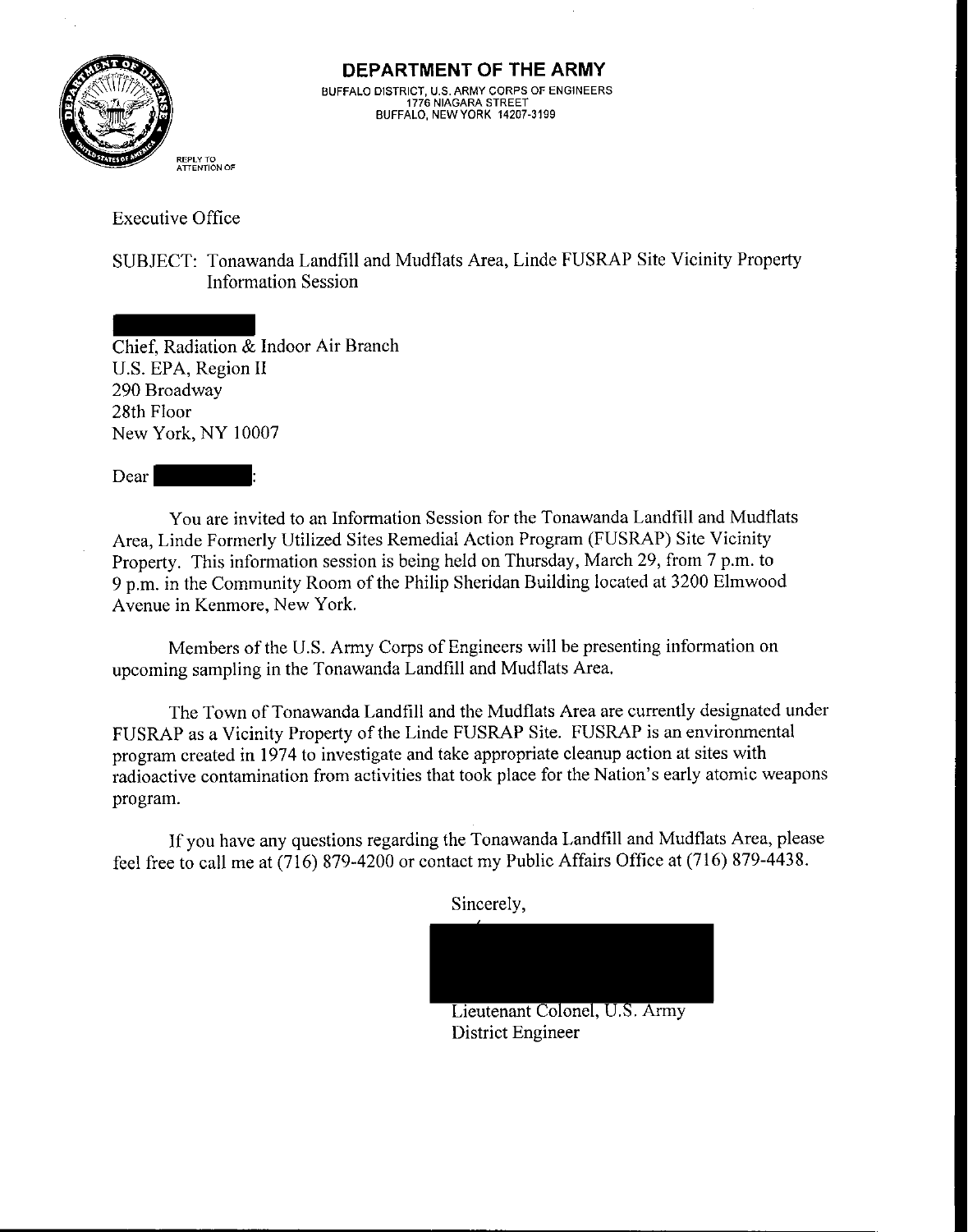

Executive Office

SUBJECT: Tonawanda Landfill and Mudflats Area, Linde FUSRAP Site Vicinity Property Information Session

Ms. Director, Div of Env Planning & Protection U.S. EPA, Region I1 290 Broadway 25th Floor New York, NY 10007

Dear

You are invited to an Information Session for the Tonawanda Landfill and Mudflats Area, Linde Formerly Utilized Sites Remedial Action Program (FUSRAP) Site Vicinity Property. This information session is being held on Thursday, March 29, from 7 p.m. to 9 p.m. in the Community Room of the Philip Sheridan Building located at 3200 Elmwood Avenue in Kenmore, New York.

Members of the U.S. Army Corps of Engineers will be presenting information on upcoming sampling in the Tonawanda Landfill and Mudflats Area.

The Town of Tonawanda Landfill and the Mudflats Area are currently designated under FUSRAP as a Vicinity Property of the Linde FUSRAP Site. FUSRAP is an environmental program created in 1974 to investigate and take appropriate cleanup action at sites with radioactive contamination from activities that took place for the Nation's early atomic weapons program.

If you have any questions regarding the Tonawanda Landfill and Mudflats Area, please feel free to call me at (716) 879-4200 or contact my Public Affairs Office at (716) 879-4438.

Lieutenant Colonel, U.S. Army

District Engineer